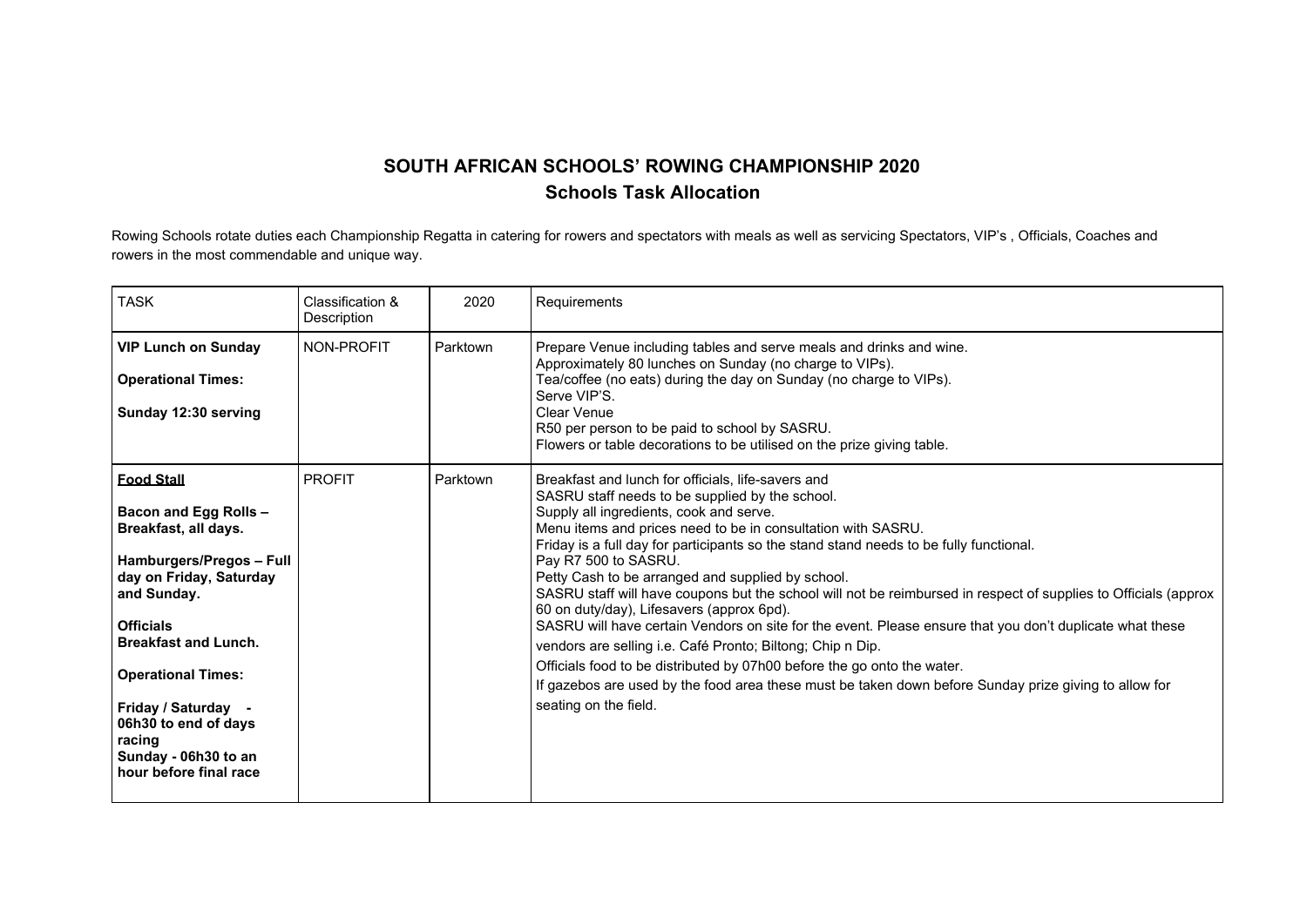| <b>Public Bar and Officials</b><br>Drinks on Friday,<br><b>Saturday and Sunday.</b><br><b>Operational Times:</b><br>Friday - 10h30 to an hour<br>after racing<br>Saturday - 10h30 to 2<br>hours after racing<br>Sunday - 10h30 to 2 hours<br>after racing | <b>PROFIT</b> | St Johns                            | Drinks to officials & life-Savers need to be supplied free by the school.<br>Petty Cash to be supplied by school.<br>Pay R15 000.00 to SASRU.<br>Bar to remain open for 2 hours after last race each day.<br>The school will not be reimbursed in respect of supplies<br>to 60 officials & lifesavers.<br>The officials must be supplied with at least 2 free drinks in the pub at end of each day.<br>SASRU needs to approve any after hour functions that are organised by the school.                                                                                                                                                                                                                                                                                                                                                                                                                                                                                                                                               |
|-----------------------------------------------------------------------------------------------------------------------------------------------------------------------------------------------------------------------------------------------------------|---------------|-------------------------------------|----------------------------------------------------------------------------------------------------------------------------------------------------------------------------------------------------------------------------------------------------------------------------------------------------------------------------------------------------------------------------------------------------------------------------------------------------------------------------------------------------------------------------------------------------------------------------------------------------------------------------------------------------------------------------------------------------------------------------------------------------------------------------------------------------------------------------------------------------------------------------------------------------------------------------------------------------------------------------------------------------------------------------------------|
| <b>Pimms Stand</b><br><b>Operational Times:</b><br>Friday / Saturday and<br>Sunday - 10h30 to 1 hour<br>atfer racing                                                                                                                                      | <b>PROFIT</b> | Assumption                          | Petty cash to be supplied by school.<br>Pay R4 000 to SASRU.<br>Stand to remain open until the end of racing on Saturday and Sunday<br>Two supply at least 2 free drinks in the pub at end of each day to those officials who request.                                                                                                                                                                                                                                                                                                                                                                                                                                                                                                                                                                                                                                                                                                                                                                                                 |
| <b>Cold Drink Sales.</b><br>Friday, Saturday and<br>Sunday.<br><b>Operational Times:</b><br>Friday / Saturday and<br>Sunday - 08h00 to end of<br>racing (with the exception<br>of the Officials<br>requirements)                                          | <b>PROFIT</b> | Germiston<br>High & Bishop<br>Bavin | School to supply and sell cold drinks and water.<br>School to organise 2 x Mobi Cans; 1 x Freezer truck;<br>Storage of supplies is responsibility of school.<br>Pay R7 000 to SASRU.<br>Free waters & cold drinks to be supplied to officials and lifesavers. Approx: 180 waters & 180 cold drinks per<br>day.<br>SASRU staff will have coupons.<br>18 free still waters to be supplied per day to Drug Free Sport. This may be increased dependent on Drug Free<br>Sports requirement.<br>Free still waters to be given to lifesavers for dehydrated rowers as required. School requested to follow up<br>during the day to see if stock needs to be replenished.<br>Drinks to be supplied to Officials etc. by 07h00 in the morning before they go on the water.<br>Team to follow up with Officials in all areas at the event to ensure their requirements are met (Breakfast,<br>Mid-day, Lunch and Mid Afternoon).<br>If gazebos are used a these must be taken down before Sunday prize giving to allow for seating on the field |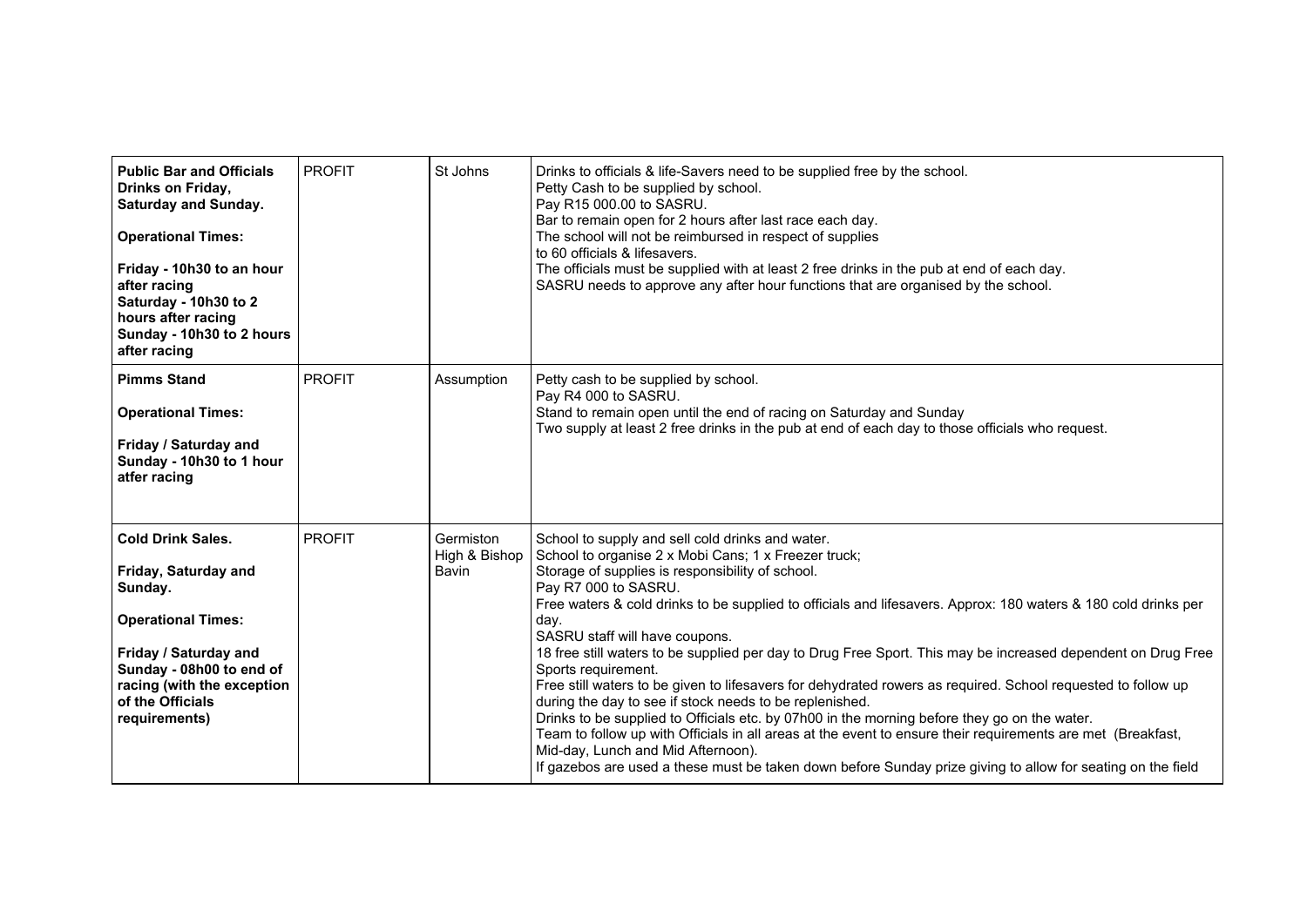| <b>Entrance Gates,</b><br>(Includes Main, VIP,<br>Trailer parking & St<br>Alban's gates)<br><b>Operational Times:</b><br>Both Gate needs to be<br>manned from 06h00 to an<br>hour before end of<br>regatta. | <b>PROFIT</b> | St Albans  | Both Gate needs to be manned from 06h00 to an hour before end of regatta.<br>Control access at both gates, sell tickets and hand out regatta programs.<br>Provide a cash float for all three days.<br>All takings to be handed to SASRU (20% of gate takings to be given to school manning the gate.)<br>Control entry for VIP's and Officials.<br>Ensure that all trailers are parked considerately so as to accommodate as many trailers in the area as<br>possible.<br>For purposes of safety, the trailer parking needs to be manned the entire weekend.<br>SASRU will supply credit card machine or SnapScan to reduce cash intake.<br>SASRU investigating pre-sale webtickets and advise closer to the event.                                                                                                                                                                                                                                                                                                                    |
|-------------------------------------------------------------------------------------------------------------------------------------------------------------------------------------------------------------|---------------|------------|----------------------------------------------------------------------------------------------------------------------------------------------------------------------------------------------------------------------------------------------------------------------------------------------------------------------------------------------------------------------------------------------------------------------------------------------------------------------------------------------------------------------------------------------------------------------------------------------------------------------------------------------------------------------------------------------------------------------------------------------------------------------------------------------------------------------------------------------------------------------------------------------------------------------------------------------------------------------------------------------------------------------------------------|
| Sweet, Crisps, Popcorn,<br><b>Tea Pancakes</b><br><b>Operational Times:</b><br>Friday / Saturday - 10h00<br>to end of racing<br>Sunday - 10h00 to a $\frac{1}{2}$<br>hour before prize giving.              | <b>PROFIT</b> | Parktown   | Pay R1200 to SASRU.<br>SASRU will have certain Vendors on site for the event. Please ensure that you don't duplicate what these<br>vendors are selling i.e. Café Pronto; Biltong; Chip n Dip.<br>If gazebos are used in this area these must be taken down before Sunday prize giving to allow for seating on<br>the field                                                                                                                                                                                                                                                                                                                                                                                                                                                                                                                                                                                                                                                                                                             |
| Memorabilia Sales-<br>T-shirts etc.<br><b>Operational Times:</b><br>Friday / Saturday and<br>Sunday - 10h00 to end of<br>racing event each day.                                                             | <b>PROFIT</b> | <b>KES</b> | SASRU to supply all memorabilia, quantity agreed with SASRU<br>Storage of merchandise is the schools responsibility.<br>Sign off of quantities delivered needs to be sent to SASRU.<br>Only SA Champs logo to be used.<br>SASRU to approve all Memorabilia before being ordered.<br>50% of profits will go to SASRU, 50% to school.<br>Remaining profits and stock to SASRU.<br>SASRU will supply credit card machine or SnapScan to reduce cash intake. If the school wishes to use their<br>own credit card machine a end of day takings slip needs to be supplied to SASRU.<br>If the school wishes to include merchandise other then supplied by SASRU this needs to be approved.<br>If the school wishes to take orders to be delivered after the event this is the responsibility of the school.<br>If gazebos are used in this area these must be taken down before Sunday prize giving to allow for seating on<br>the field<br>Remaining Stock levels to be discussed with SASRU on Sunday morning to review the days pricing. |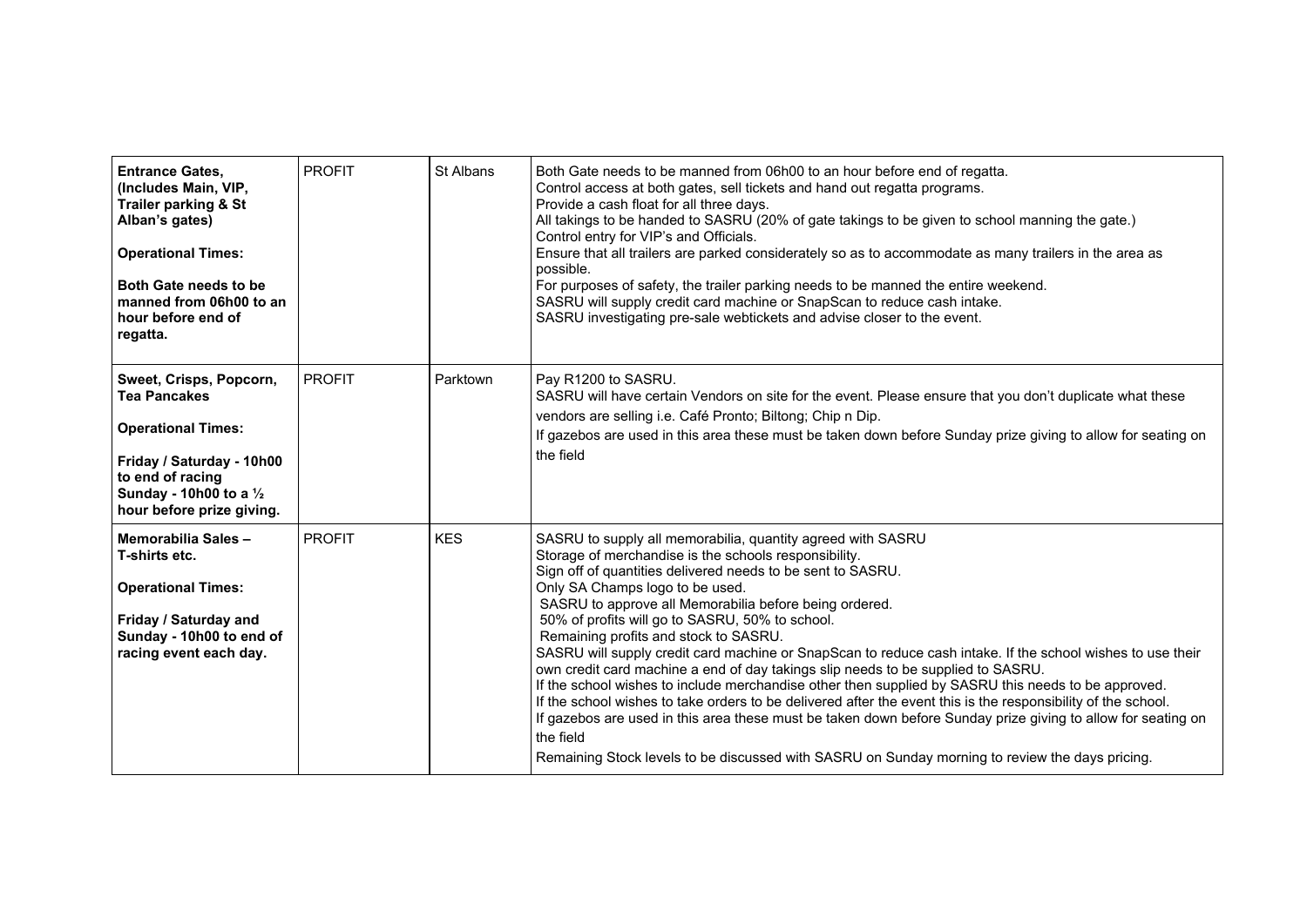| <b>Jetty Duty</b><br><b>Operational Times:</b><br>Friday / Saturday /<br>Sunday - 07h00 to end of<br>racing                                                                                                                                                                             | <b>NON PROFIT</b> | Paired with<br>cold drinks<br>Germiston &<br><b>Bishop Bavin</b> | 1. Confirm with Officials what assistance they require.<br>2. No blades to be left on jetties.<br>3. Need 6 parents in Marshall Bibs, provided by school                                                                                                                                                                                                                                                                                                                                                                                                                                                                                                                                                                                                                     |
|-----------------------------------------------------------------------------------------------------------------------------------------------------------------------------------------------------------------------------------------------------------------------------------------|-------------------|------------------------------------------------------------------|------------------------------------------------------------------------------------------------------------------------------------------------------------------------------------------------------------------------------------------------------------------------------------------------------------------------------------------------------------------------------------------------------------------------------------------------------------------------------------------------------------------------------------------------------------------------------------------------------------------------------------------------------------------------------------------------------------------------------------------------------------------------------|
| <b>Medals and Trophies at</b><br><b>Winners Jetty</b><br><b>Operational Times:</b><br>Friday / Saturday - 11h00<br>to 1/2 hour after racing<br>depending on race time<br>table for the day.<br>Sunday - 11h00 to 1 hour<br>after racing depending on<br>race time table for the<br>day. | NON-PROFIT        | Jeppe                                                            | Trophies, medals, ties to be collected prior to the event.<br>Trophies to be sorted per day per days requirements. List of the events and trophy names to be supplied by<br>SASRU.<br>Storage of trophies during the event are the responsibility of the school.<br>Presentation of medals and trophies at the winner's jetty after each final excluding Opens final. (Fri / Sat and<br>Sun).<br>Ensure that engraving on all trophies has been done before the event in December; SASRU to pay cost;<br>Sort out all medals; ties and scarves for the event.<br>Medals, Scarves, pins and Ties to be supplied by SASRU.<br>Trophies to be delivered back to SASRU after the event.<br>Sunday school to man Winners Jetty and Prize Giving table (extra resources required). |
| <b>Prize Giving</b><br><b>Operational Times:</b><br>Sunday - 12h00 until 1<br>hour after the event.                                                                                                                                                                                     | NON-PROFIT        | Jeppe                                                            | Presentation table to be setup on Sunday.<br>Master of ceremonies needs to be organized.<br>Presentation agenda to be setup & speakers organized.<br>Gifts for VIPs to be organized and billed to SASRU (if any).<br>Collect and clean trophies before regatta.<br>Set up SASRU banner.<br>Ensure all trophies have been returned by the schools after photos.                                                                                                                                                                                                                                                                                                                                                                                                               |
| <b>Regatta Programme</b>                                                                                                                                                                                                                                                                | <b>PROFIT</b>     | <b>Holy Rosary</b>                                               | 20% of profits to SASRU;<br>All content approved by SASRU;<br>Certain content supplied by SASRU;<br>Min 1 000 copies<br>Revenue generated through advertisements<br>SASRU will arrange for design and printing of the programs.<br>School to work with SASRU appointed designer.<br>Printing Deadlines to be adhered to for content.                                                                                                                                                                                                                                                                                                                                                                                                                                         |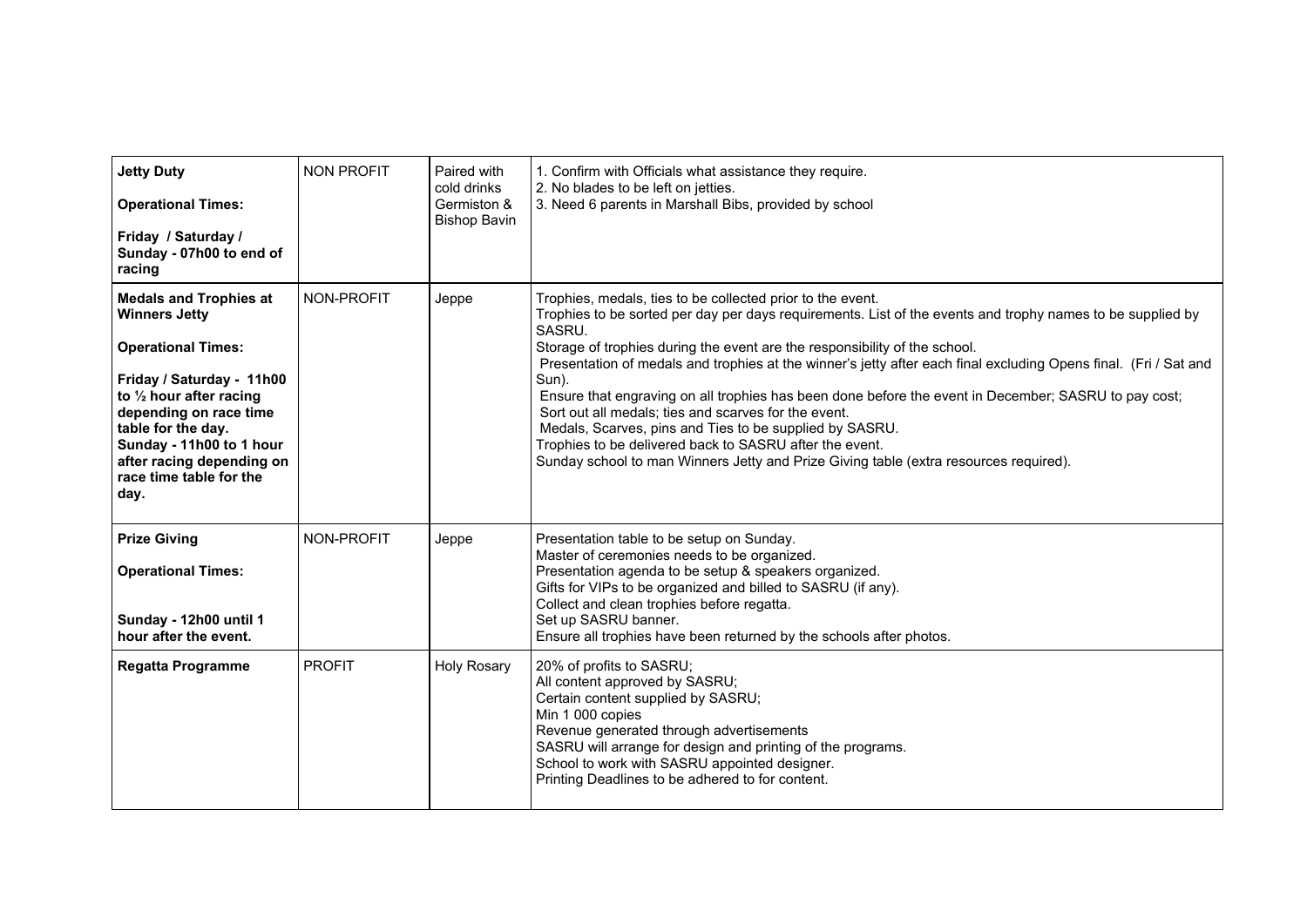| Motor Boats & fuel<br><b>Operational Times:</b><br>Friday / Saturday /<br>Sunday - 06h45 and as<br>required by the Officials | Assumption             | All Officials Motor Boats need to be setup and ready each day.<br>Ensure that petrol filled up as required.<br>Purchase 350L fuel, plus 2 & 4 stroke oil.<br>Source 6 Motor Boats for the Officials from the schools.<br>Launch boats every morning at 6:45<br>petrol tanks to be kept full.<br>Petrol to be purchased & will be refunded by SASRU |
|------------------------------------------------------------------------------------------------------------------------------|------------------------|----------------------------------------------------------------------------------------------------------------------------------------------------------------------------------------------------------------------------------------------------------------------------------------------------------------------------------------------------|
| Venue & Spectator areas -<br>mark out.<br>Wednesday                                                                          | Sean McCann            | This task needs to be completed on Wednesday.<br>Demarcation tape and steel pegs to be supplied by School.<br>School seating plan to be supplied by SASRU.<br>Signs to be supplied by SASRU                                                                                                                                                        |
| <b>Flag Pole Control</b><br><b>Friday before envent</b><br><b>Sunday after prize Giving</b>                                  | St Albans              | Raise flags on Saturday and Sunday and ensure safe keeping.                                                                                                                                                                                                                                                                                        |
| <b>Race Results and</b><br><b>Programme Updates</b>                                                                          | SASRU                  | Four scholars not participating in the regatta are required to assist the team.                                                                                                                                                                                                                                                                    |
| <b>SASRU Tent</b><br><b>Operational Times:</b><br>Friday / Saturday /<br>Sunday - 07h00 to end of<br>event                   | Michelle/Les/<br>Karen | Running of the Regatta<br>Collection of Schools Entry Fees and monies for sale of entry tickets and task monies.<br>Officials Gift hand out.<br>Drug Free Sport<br><b>VIP Hosting</b><br>Press Hosting<br>All school queries.<br>Officials Requirements attended to.<br>Management of Students                                                     |

## **NOTES:**

- **1. MiC to send an email: paulc@law.co.za confirming that they will do the task.**
- **2. SASRU will have certain Vendors on site for the event. Please ensure that you don't duplicate what these vendors are selling i.e. Café Pronto; Biltong; Chip n Dip and Photographer.**
- **3. If you wish to do school fundraising other than the task that you have been allocated SASRU approval needs to be given. This includes raffles etc. A percentage of profits will be requested by SASRU for fund raising tasks.**
- **4. Entry fees and fees for tasks must be paid by no later than 3 days after the event.**
- **5. The cost of food and drinks to officials, staff, and life-savers must be borne by the school that gets allocated the task.**